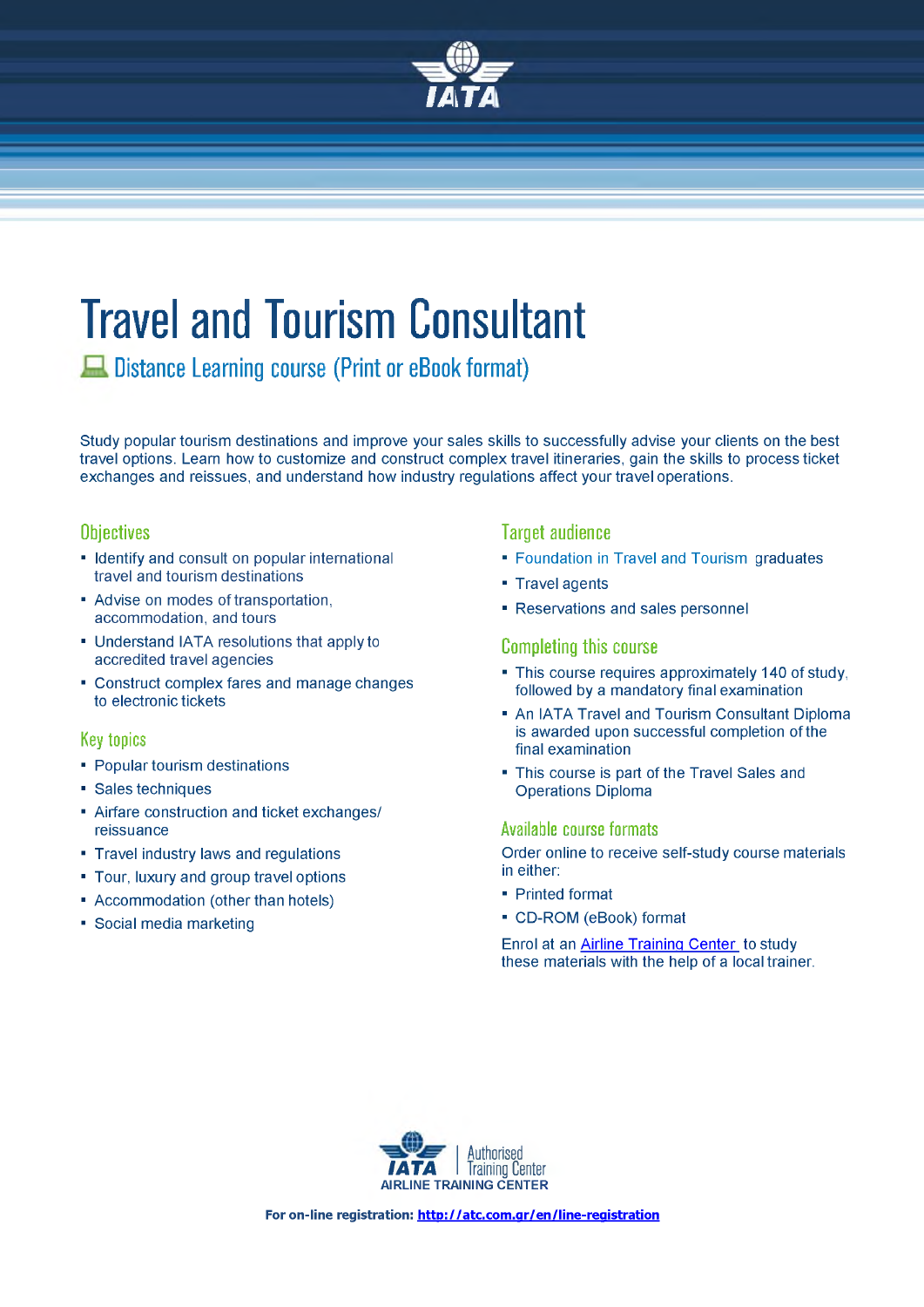

## **Travel and Tourism Consultant A** Table of Contents

#### **Destination geography**

- Advanced geography in marketing and selling travel
- The world's continents and human diversity
- Major national geographical features
- Effect of climate change on travel
- Major world tourist destinations

#### **Land transport - rail**

- Luxury trains
- Rail passes and itineraries
- Tickets and fares
- Conditions of carriage

#### **Land transport - bus and coach**

- Systems, services and quality of road passenger transport
- $\cdot$  Travel planning
- Travel in North America, Britain and Europe, New Zealand, and other locations
- **Accommodation other than hotels**
	- $\cdot$  Understanding today's traveler
	- Niche accommodation products
	- $\cdot$  Building your information database

#### **Water transport - cruises**

- History of cruising
- Major cruise destinations
- Cruise products, categories and duration
- Types of cruise ship and price categories
- The cruise ship as a resort
- Reservations, ticketing, and administrative procedures
- Conditions of carriage
- **Tour production, group and luxury travel**
	- Tour production
	- Customization of individual tours
	- Tour documents
	- Tour pricing, presentation, sales
	- Group and luxury travel

#### **Laws and regulations**

- $\cdot$  Key issues regarding country laws
- $\cdot$  Relationship between IATA and the travel agent
- Travel agent associations

#### **- Selling skills**

- $\cdot$  Adapting to changes in travel sales
- Travel sales process and use of different media
- Recognizing the buying influences in largeaccount sales
- Selling travel insurance
- **Advanced journey pricing and ticketing**
	- Review of fare selection criteria
	- Currency rules and rounding procedures
	- OW pricing units and fare component checks
	- Add-ons
	- Special mileage provisions
	- RT/CT/RW fare construction
	- Journeys with surface sectors
	- Normal fare open jaw construction
	- Lowest combination principles
	- Limitations on indirect travel
	- Review of taxes, fees and charges
	- Mixed class travel
	- Ticket alterations